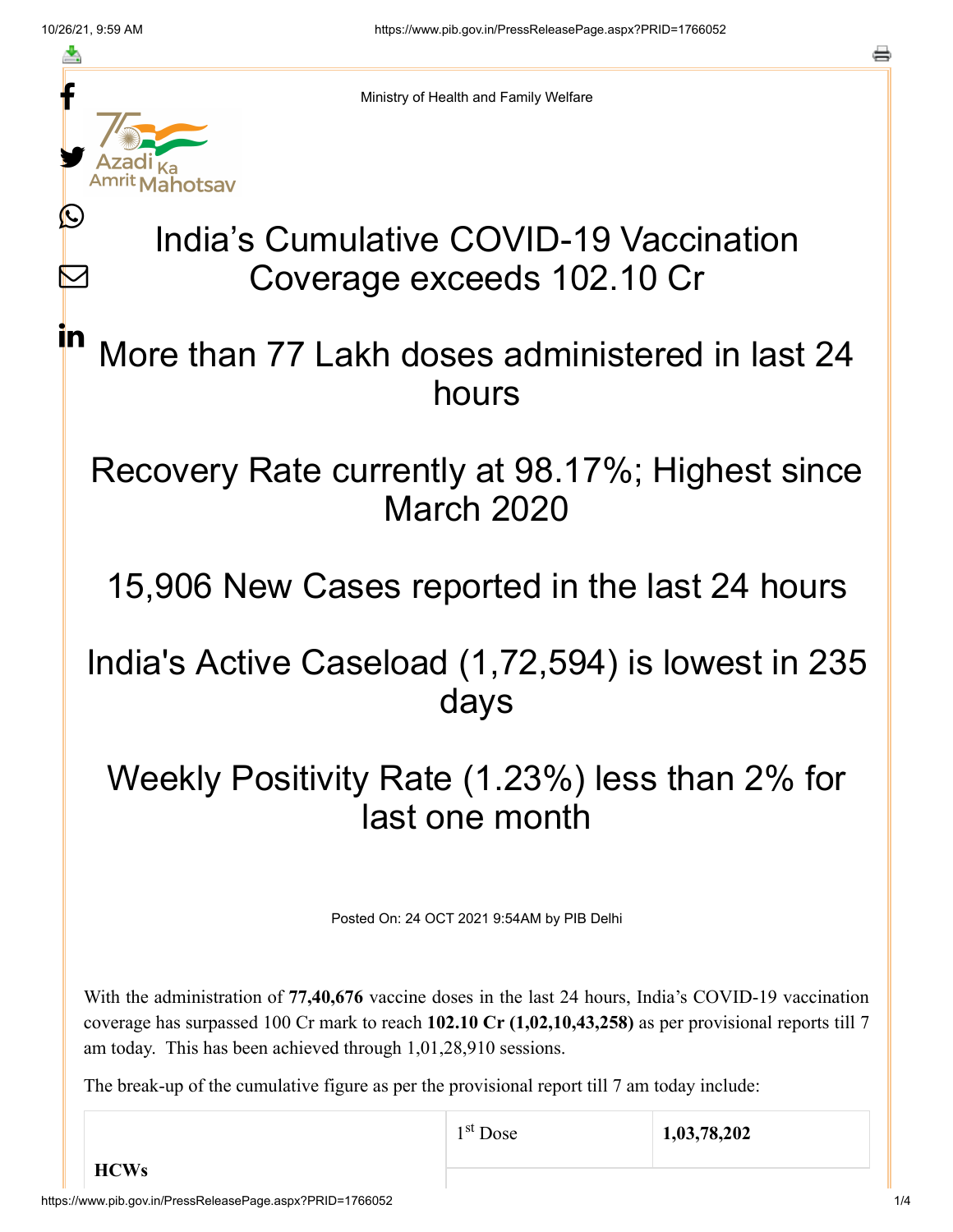| f                           | $2nd$ Dose           | 91,47,348       |
|-----------------------------|----------------------|-----------------|
|                             | $1st$ Dose           | 1,83,69,369     |
| <b>FLWs</b><br>$\bigcirc$   | $2nd$ Dose           | 1,57,13,610     |
|                             | 1 <sup>st</sup> Dose | 40,66,93,956    |
| Age Group 18-44 years<br>in | $2nd$ Dose           | 12,57,05,164    |
|                             | $1st$ Dose           | 17, 19, 01, 451 |
| Age Group 45-59 years       | $2nd$ Dose           | 9,09,49,627     |
|                             | 1 <sup>st</sup> Dose | 10,80,56,100    |
| Over 60 years               | $2nd$ Dose           | 6,37,94,200     |
| <b>Total</b>                |                      | 1,02,10,43,258  |

The recovery of **16,479** patients in the last 24 hours has increased the cumulative tally of recovered patients (since the beginning of the pandemic) to **3,35,48,605.**

Consequently, India's recovery rate stands at **98.17%**. Recovery Rate is currently at its highest peak since March 2020.

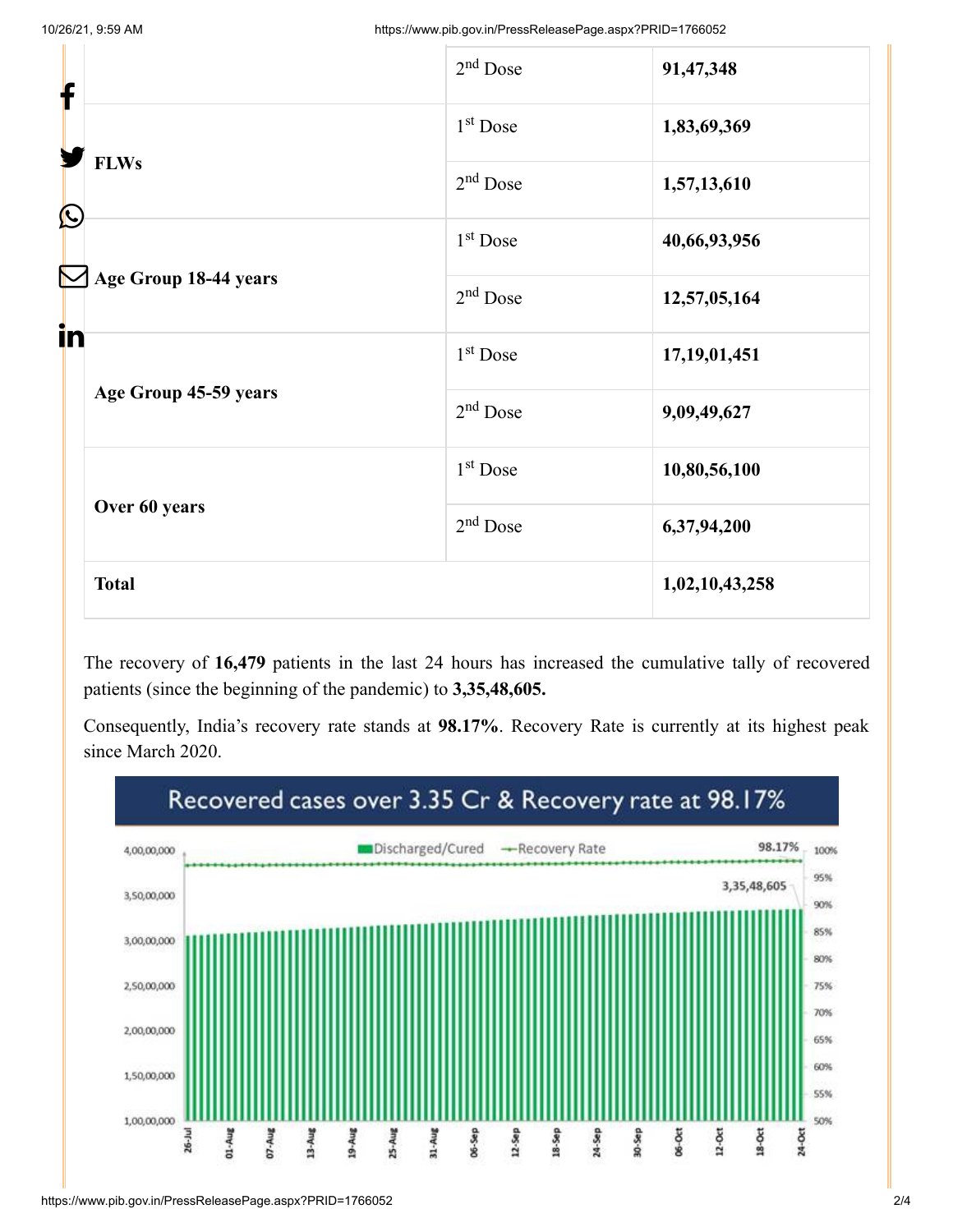Sustained and collaborative efforts by the Centre and the States/UTs continue the trend of less than 50,000 Daily New Cases that is being reported for 119 consecutive days now. f

**15,906 new cases** were reported in the last 24 hours.



The Active Caseload remains below 2 lakh mark and is presently at **1,72,594 which is lowest in 235 days.** Active cases presently constitute **0.51%** of the country's total Positive Cases, which **is lowest since March 2020.**



The testing capacity across the country continues to be expanded. The last 24 hours saw a total of 13,40,158 tests being conducted. India has so far conducted over **59.97 Cr (59,97,71,320**) cumulative tests.